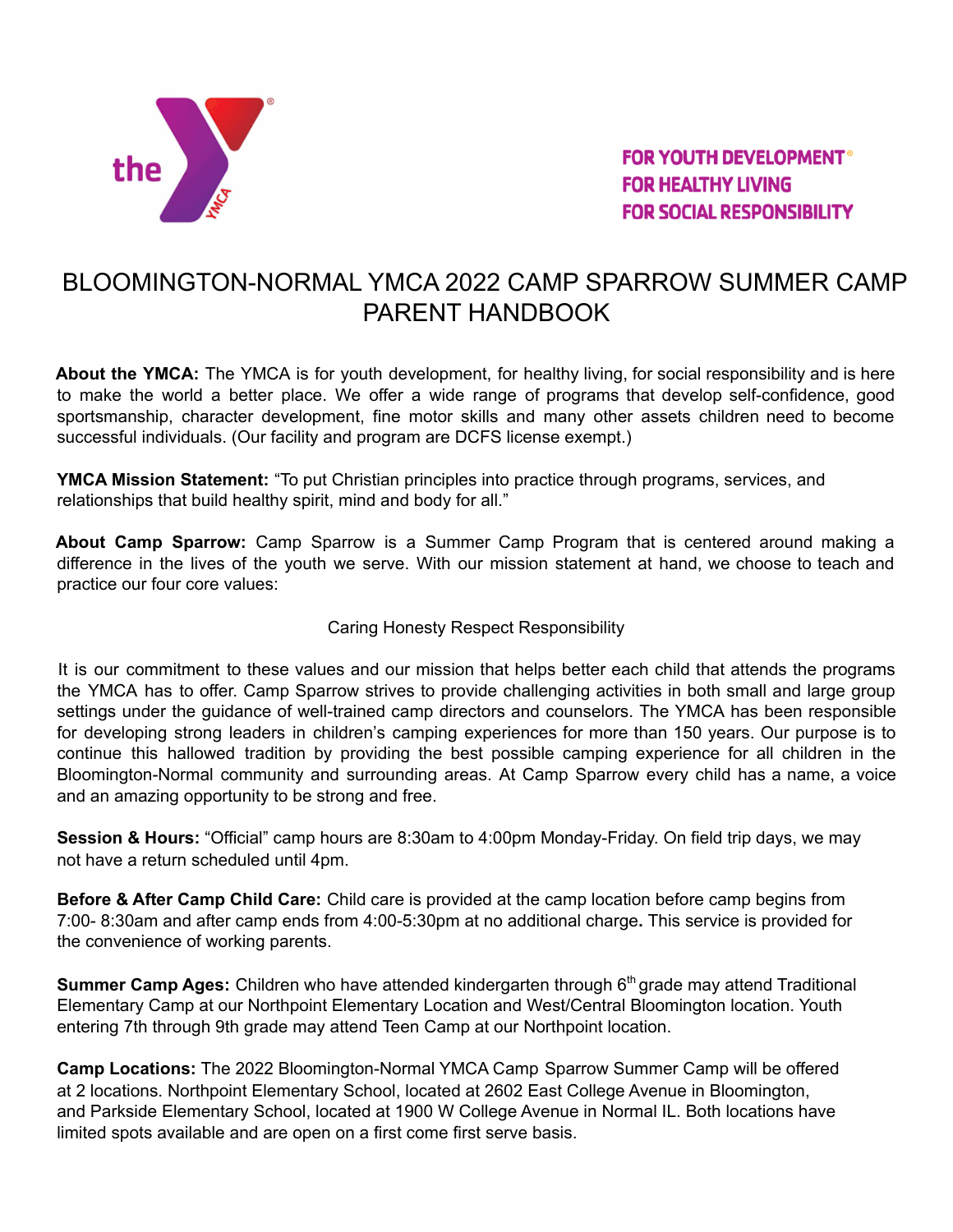**Inclement Weather:** Camp Sparrow strives to have campers outside, enjoying nature most of the time. In the case of inclement weather, students will be ushered inside. Please read the Camp Newsletter released in early May to learn more about the Inclement Weather location for your Camp Sparrow location.

**Drop-off & Pick-up Procedures:** Parents/guardians or other authorized adults are required to personally sign Elementary Campers and Teen Campers in and out each day upon arrival and departure. A valid photo ID must be shown every time a child is picked up from the site. In order to add an authorized pick up person to your child's record, please let a camp director know or e-mail the Director of Youth Development.

A \$1.00/per minute late fee will be assessed per child after 5:30 PM. The time used to assess late fees will be the clock on the cell phone of the staff at the site. This fee is to be paid by the end of the week before the child attends the following week. Staff will attempt to call the emergency number on your file if your child is not picked up by closing time. If no one can be contacted within 30 minutes and no parental/guardian communication has occurred, the staff is required to notify the local police department and place the child in their care.

**Camp Dates:** Camp will begin June 6, 2022 and end August 12, 2022.

#### **Registration Fee:**

Early Registration: Feb 1st \$55 After April 30th: \$65

# **Use promo code campsparrow22 for free registration!**

#### **Weekly Rates:**

When registering for camp, you are registering for the full 10 weeks of camp. You will pay the weekly rate you signed up for every Wednesday (the week before). You will get one "free" week for vacation, other camps, etc…

# **Traditional Camp**

3 Day Option - \$115 Member/\$287.50 Non-Member 5 Day Option - \$180 Members/\$350 Non-Member

# **Teen Camp:**

3 Day Option - \$125 Members/ \$300 Non-Member 5 Day Option - \$200 Member/ \$375 Non-Member

# **What to Bring Each Day:**

-Sunscreen!

\* Please apply prior to drop off. Each camper is responsible for their own sunscreen and application. Sunscreen will not be applied by camp staff unless permission has been granted at registration. -Backpack

-Extra change of clothes

-Swim clothes and towel every day!

-A lunch (Morning and afternoon snack will be provided at both locations)

-A water bottle

-A mask for when indoors

-A GREAT ATTITUDE!

\*\*\*Please label all personal belongings with first and last name in permanent marker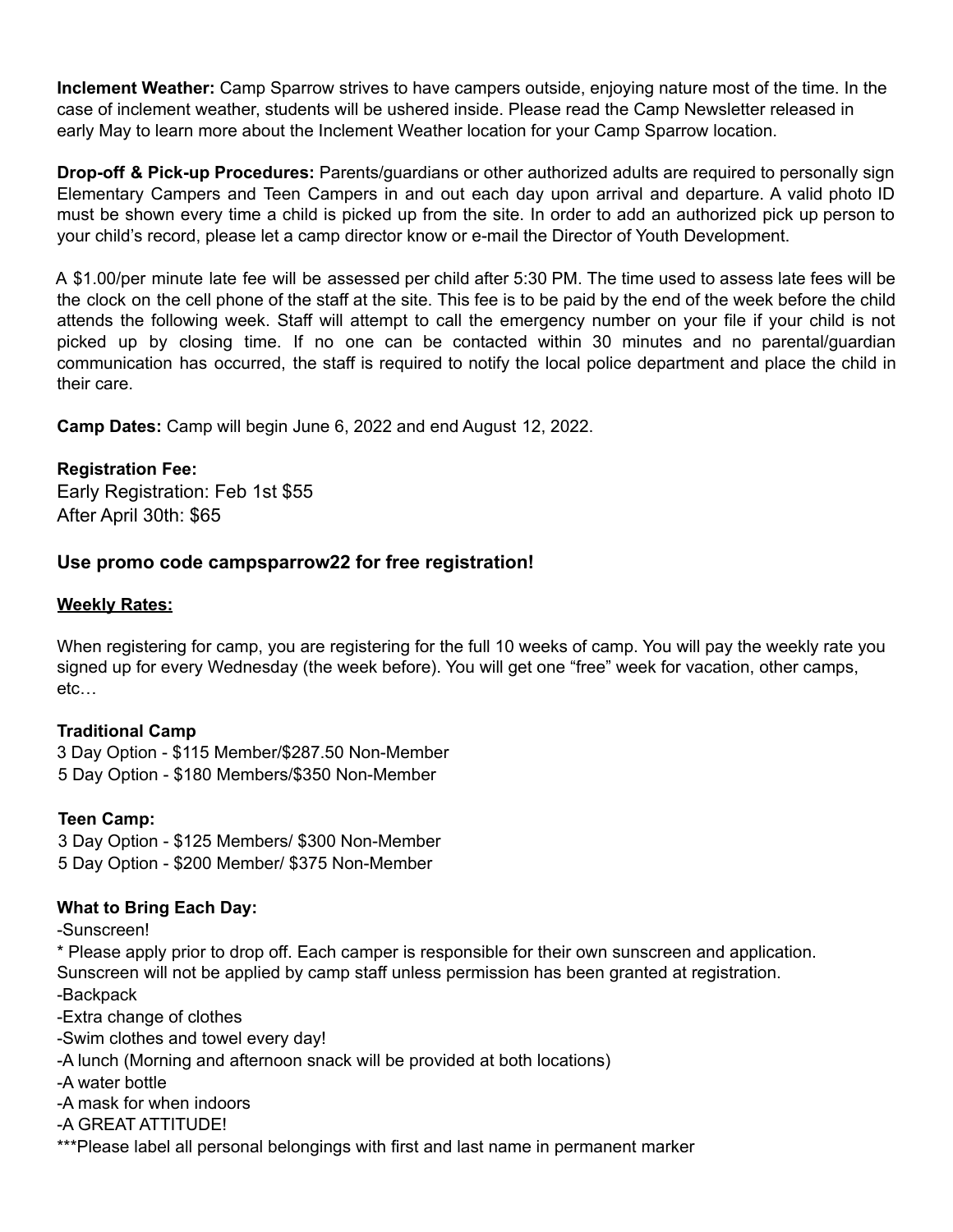#### **What to Wear:**

- -Sunscreen already applied before drop off
- -Clothes and shoes that can get dirty
- -Swim clothes on swim mornings
	- \* Trunks that stay up for boys
	- \* Tankinis and one piece swimsuits for girls. Please no bikinis.
	- \*Please have campers already wearing swimwear when they are dropped off at the YMCA on swim mornings, with cover-ups/shirts over

-Close toed shoes are required daily. No sandals will be allowed.

- -Hats may be worn and are recommended for sun protection.
- -A SMILE!

**Snacks:** All camp participants will receive a morning and afternoon snack. The YMCA will serve peanut-free snacks to those with peanut allergies. If your child has any food restrictions or allergies, please indicate this information on the medical section of your child's registration form. If your child chooses not to eat the snack of the day, no other snack will be offered.

**Personal Belongings:** Remember to label ALL items brought to Summer Camp. Encourage your child to be responsible with personal belongings. The YMCA cannot be responsible for lost items. We suggest leaving all personal items at home.

# **The following is a list of items NOT to be brought to the program:**

• All Toys (Pokemon Cards!) • Gum • Jewelry • Video Games/Cell Phones/Electronics/tablets/ Smart- watches • Stuffed animals • Money • Any type of weapon

If these items are brought to the program they may be confiscated and returned to the parent at the end of the day. Disciplinary action may be taken.

# **Camp Sparrow activities include but are not limited to the following:**

-Character development

- -Singing -Stories
- -Fitness

-Art

- -Team building
- -Games
- -Swimming
- -Field Trips
- -Talent shows
- -Special Events
- -Team games
- -Sports
- -Movies

**Covid Policy:**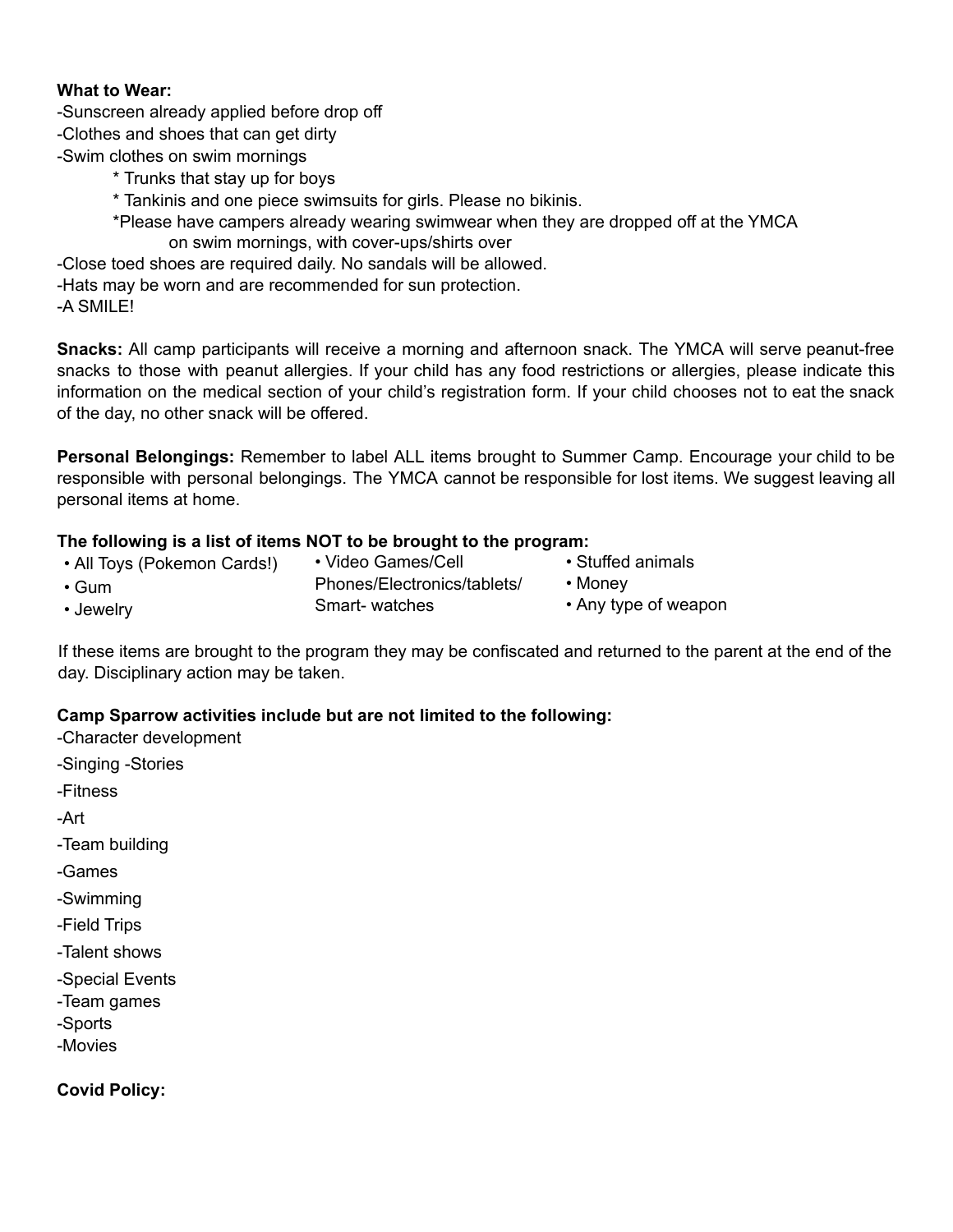| Any staff or student who tests positive to COVID-19     | <b>Exempt from Quarantine:</b>                        |
|---------------------------------------------------------|-------------------------------------------------------|
| must STAY HOME, inform the Director of Youth            | *Students/staff who are age18+, fully vaccinated, and |
| Development, and wait to hear further instructions.     | boosted if eligible                                   |
| Any staff or student who is <b>unvaccinated and has</b> | *Students/staff who are age 5-17 and fully vaccinated |
| been in close contact to a person who has tested        | *Students/staff at any age who are within 90 days of  |
| positive for COVID-19 must <b>STAY HOME FROM</b>        | positive test                                         |
| <b>CAMP FOR 5 DAYS, inform the Director of Youth</b>    |                                                       |
| Development, and wait to hear further instructions.     | Quarantine for 5 days:                                |
|                                                         | *Students/staff who are not vaccinated                |
|                                                         | *Students/staff who are 18+, fully vaccinated but no  |
|                                                         | booster                                               |

| Staff and Student's parent/guardian must monitor DAILY            | If a staff/student has any symptom of           |
|-------------------------------------------------------------------|-------------------------------------------------|
| that they are                                                     | COVID-19, they must stay home from              |
| symptom/exposure-free BEFORE coming to camp.                      | camp.                                           |
| <b>DAILY SYMPTOM/EXPOSURE MONITORING</b>                          | A COVID-19 test is strongly recommended         |
|                                                                   | before a symptomatic person returns to          |
| Symptoms: Do you have any of the following symptoms?              | camp. If the test is positive for COVID-19, the |
| * Fever of 100.0° Fahrenheit or higher or chills                  | person will be excluded from camp for 5         |
| * New cough                                                       | days.                                           |
| * Shortness of breath * Fatigue from unknown cause                |                                                 |
| * Muscle or body aches from unknown cause * New onset             |                                                 |
| of moderate to severe headache                                    |                                                 |
| * Sore throat * New loss of sense of taste or smell               |                                                 |
| * Vomiting or diarrhea * Congestion or runny nose                 |                                                 |
|                                                                   |                                                 |
| <b>Close Contact/Potential Exposure: IDPH definition of close</b> |                                                 |
| contact:                                                          |                                                 |
| *Student to student: within 3 feet (inside) or within 6 feet      |                                                 |
| (outside) of an infected person for a cumulative total            |                                                 |
| of 15 minutes or more over a 24 hour period, starting 2           |                                                 |
| days before the positive case's                                   |                                                 |
| symptoms or, for asymptomatic positive cases, 2 days              |                                                 |
| prior to the date of the test, until                              |                                                 |
| the time the positive case is isolated.                           |                                                 |
| *Student to staff: within 6 feet for > 15 minutes in all          |                                                 |
| settings during the contagious period.                            |                                                 |
| Person has returned from a location with sustained                | Per CDC Recommendations                         |
| widespread community transmission per                             |                                                 |
| CDC's travel advisory, such as international travel, but          |                                                 |
| potentially including areas located within the United States.     |                                                 |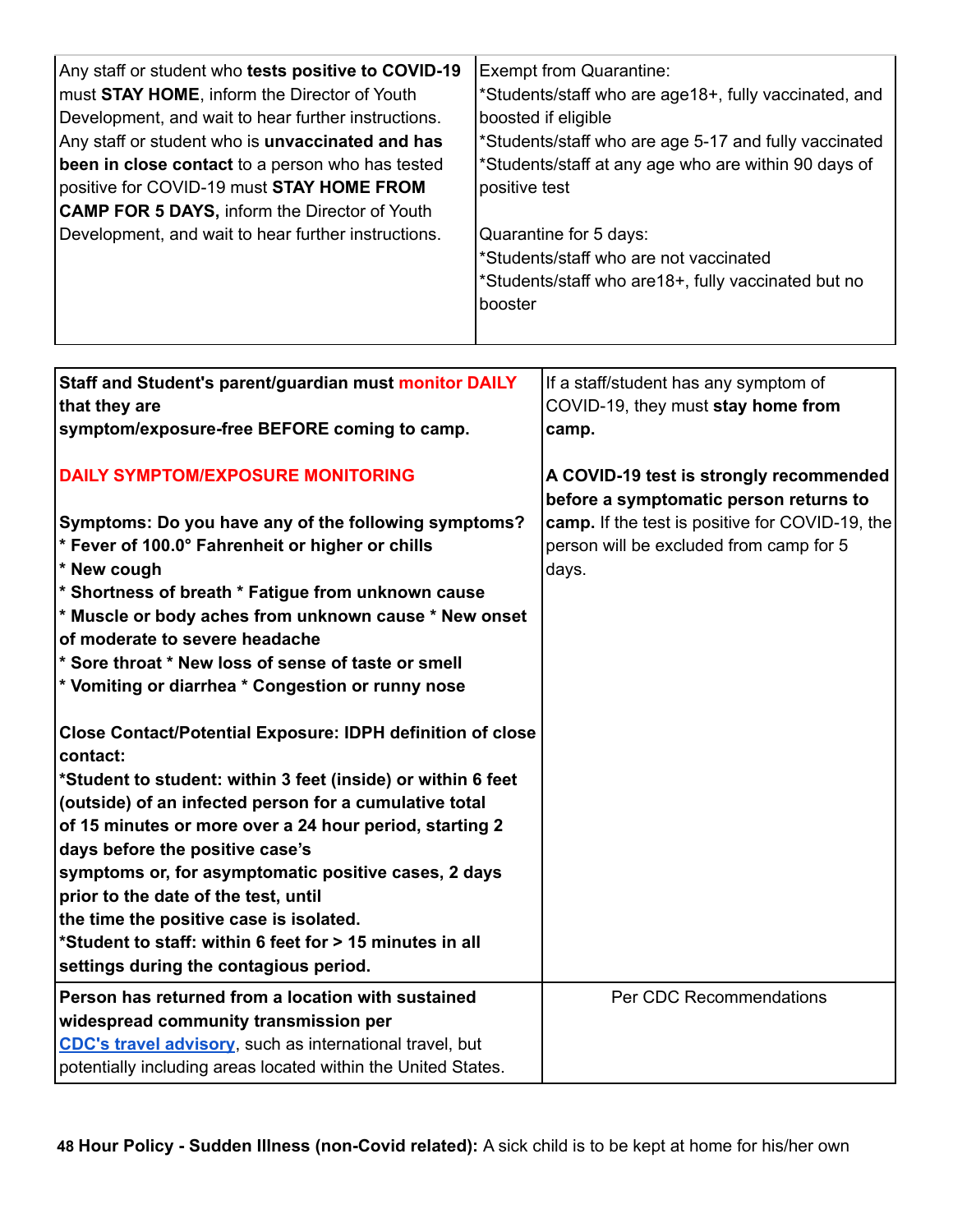sake and that of others. Many communicable diseases begin with cold-like symptoms. A child is considered ill when he/she is experiencing any of the following symptoms:

- \* An elevated temperature of 100 degrees or higher
- \* Vomiting
- \* An unidentified or contagious rash
- \* Ringworm
- \* Weep & red eyes (sign of conjunctivitis, pink eye, which is very contagious).
- \* Excessive cough and/or nasal discharge (any green mucus)
- \* Lice
- $*$  Any other symptoms that prevent your child from participating in the day's activities.

If a child becomes ill while in our care, a staff member will contact the parents and request that the child is picked up immediately. Until the sick child is picked up, the child will be removed from all other program participants to ensure their health and well-being. Siblings/those who live in the same house will be sent home as well.

# **A child may return to camp when:**

\* His/her temperature has been normal for 48 - 72 HOURS without Tylenol, aspirin or substitutes. \* He/she has been diagnosed as having a bacterial infection and has been on antibiotics for 48 HOURS. \* It has been 48 -72 HOURS since the last episode of vomiting or diarrhea without medicine. \* Eyes are no longer discharging. If pink eye is suspected, continued treatment with antibiotics must have occurred for at least 48 HOURS.

\* The rash has subsided or the doctor has determined that the rash is not contagious.

\* In case of lice, children must be completely free of nits and lice to return. Summer Camp has a nit-free policy. Staff will conduct head checks on all children returning from a bout of head lice before the child may re-enter camp.

Please inform the Director of Youth Development and/or the Camp Director about the nature of any illness. If your child has a communicable disease, please inform staff when it first appeared. To return to camp, a doctor's release stating that your child is no longer contagious must be shown.

**Accidents & Injuries:** If your child is injured at Summer Camp, staff will take necessary steps to obtain emergency medical care. These steps will include but are not limited to the following:

1. Attempts to contact parent/guardian.

2. Attempts to contact parent/guardian through persons listed on emergency information

record. If parental/guardian contact cannot be made, we will do any or all the following:

1. Call 911

2. Administer CPR and/or first aid if needed.

**IEP & 504 Plans:** In order to best serve all children, if your child has special needs, an IEP or 504 plan, this information must be submitted before your child begins camp to help us assess and staff for any special needs that might be required. Please contact the Director of Youth Development if you have questions about camp and accommodating your child.

# **Camp Expectations:**

- Be respectful. Follow directions. Keep hands and feet to yourself. Respect staff, others and their property.

- Be responsible. Stay in assigned areas with a staff person at all times. Walk and talk quietly when inside.

- Be honest.

- Be caring. Use good manners at all times using appropriate language and actions. Violent games, toys and play are not allowed.